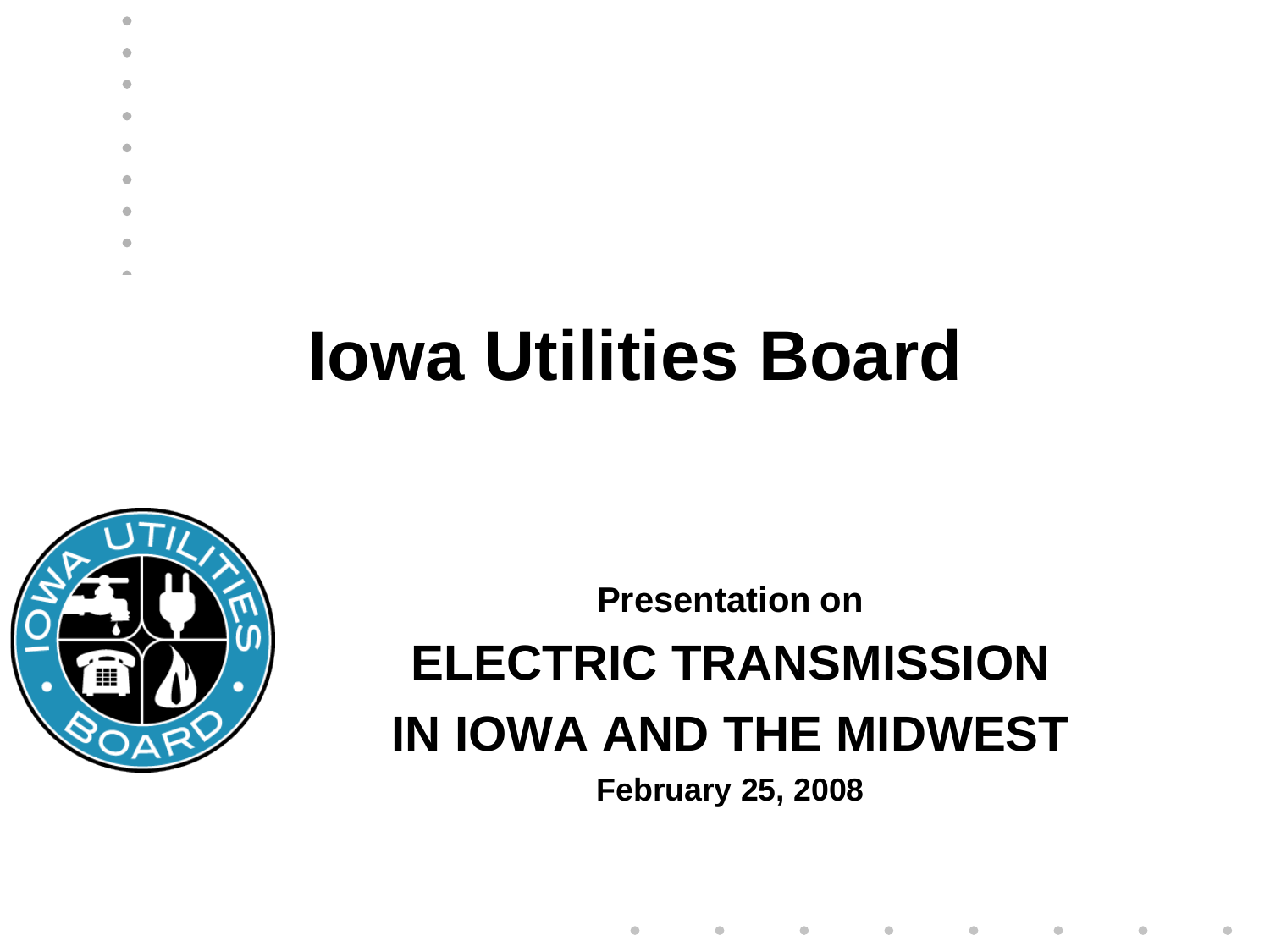## **Transporting Electricity**

 $\bullet$  $\bullet$  $\bullet$ 



 $\bullet$ 



ä

 $\qquad \qquad \bullet$  $\bullet$  $\qquad \qquad \blacksquare$  $\qquad \qquad \blacksquare$  $\bullet$  $\bullet$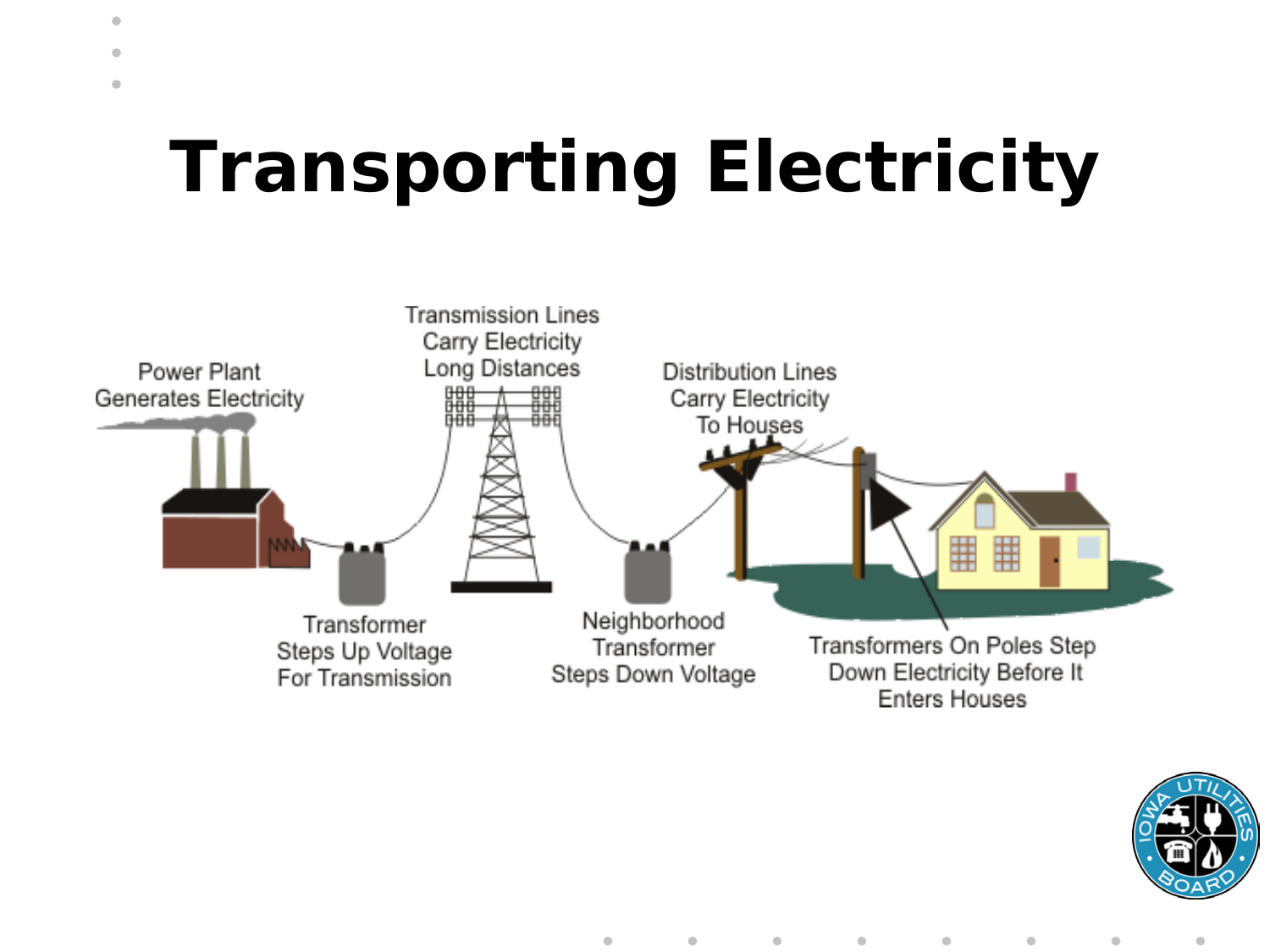#### **Transmission lines in the U.S. and Iowa were designed to reliably deliver power to major electric load centers (cities) and to interconnect with neighboring utilities**

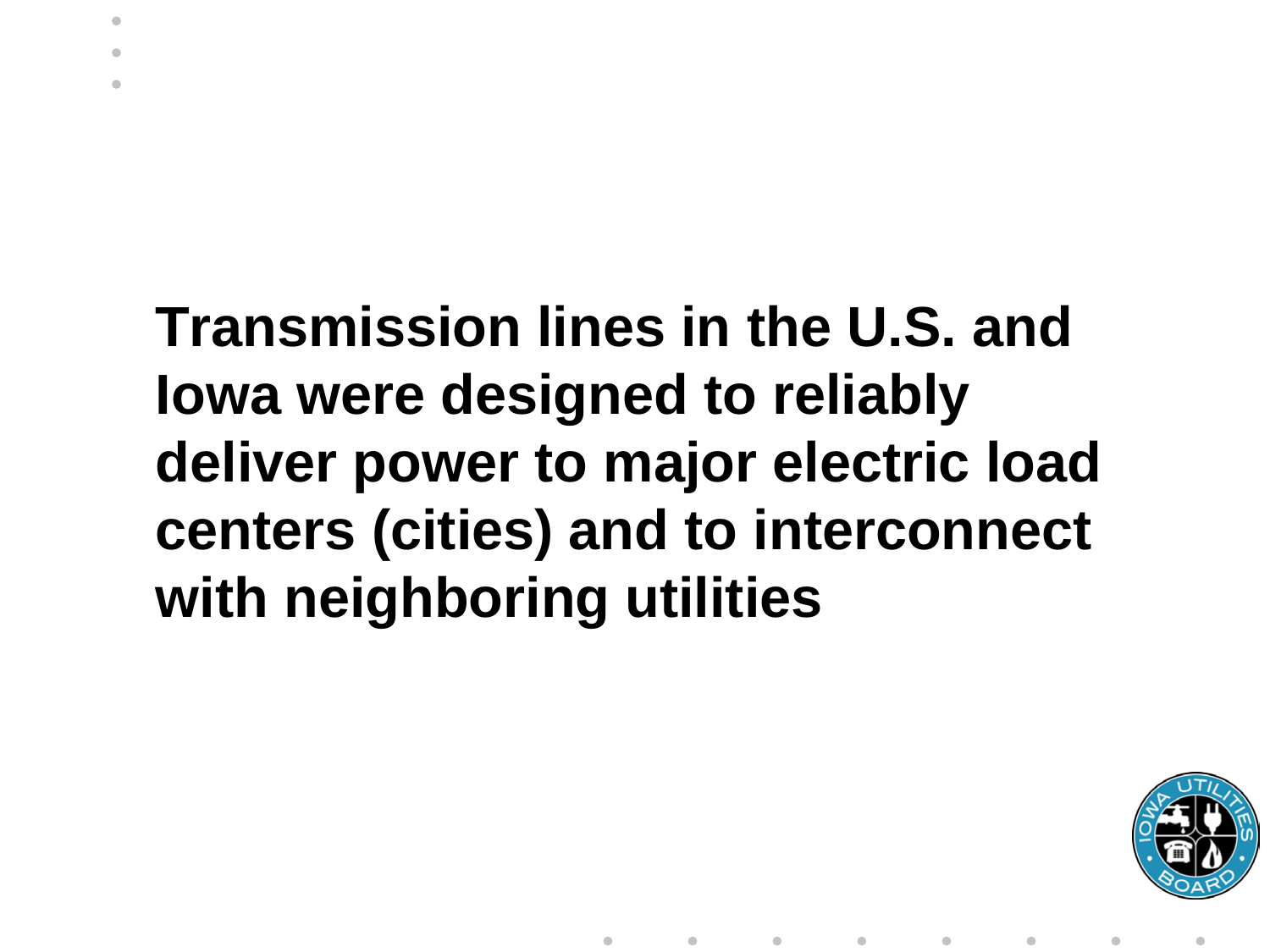### **Transmission Challenges**

- Transmission system in the nation and Iowa was built with additional capacity to support load growth but not wholesale transactions
- 56% of major transmission lines in Iowa are over 35 years old
- Given the age and increased new use, Iowa's existing transmission system is being stretched and needs updating

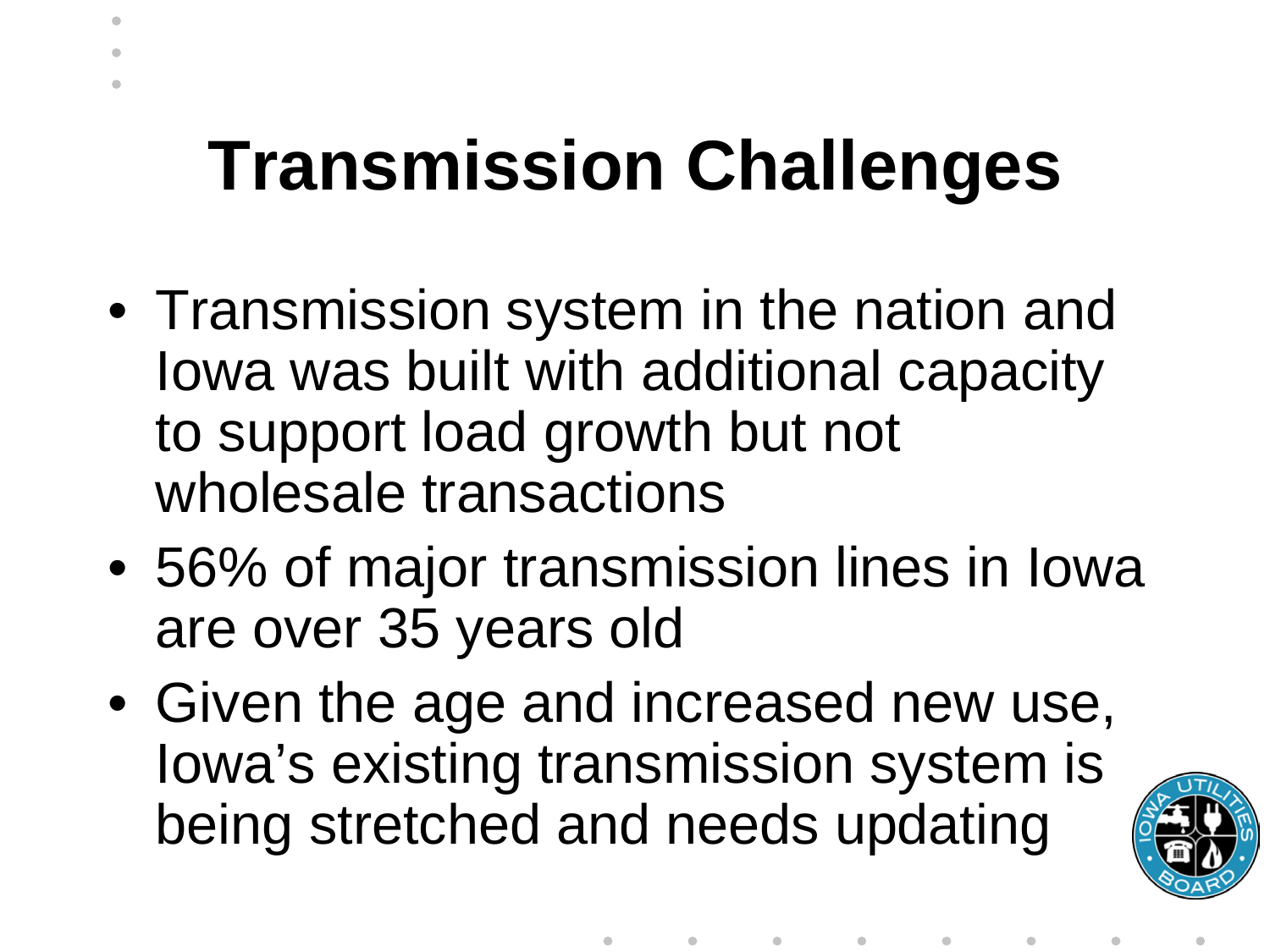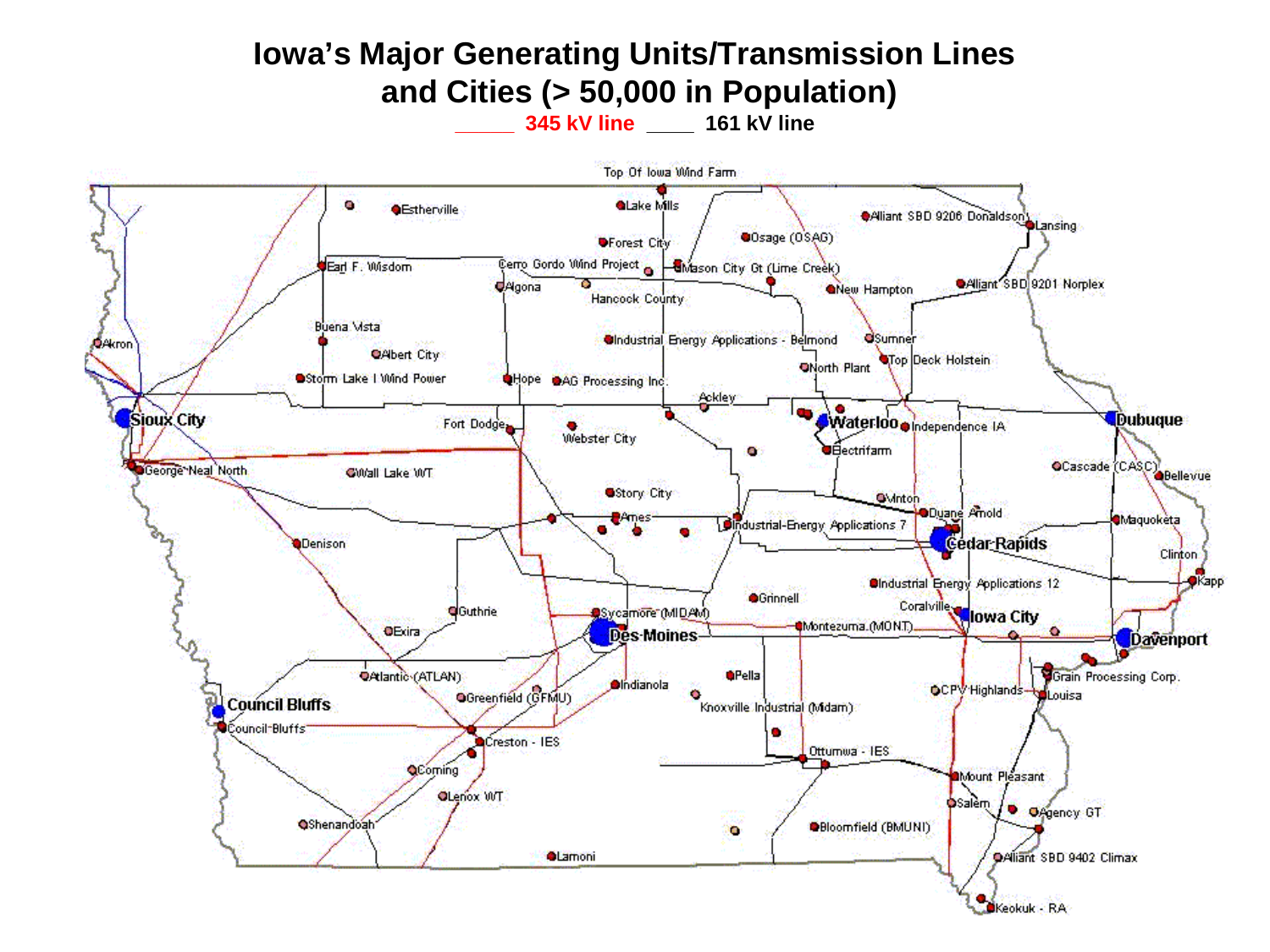**North American Grid Has Four Interconnections Utilities in each interconnection are electrically tied and operate as a single synchronized system**

#### **National Power Grids**

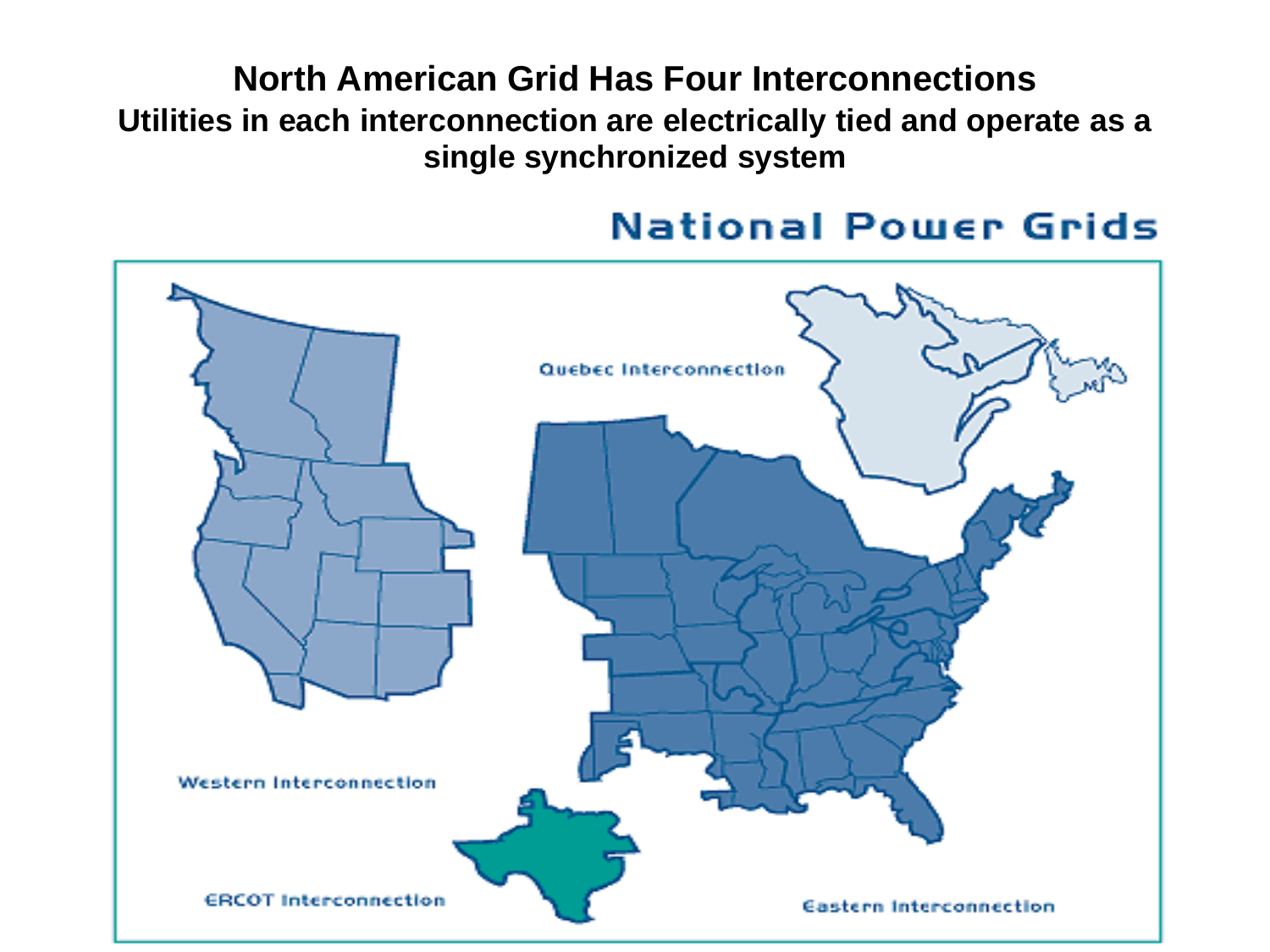# **Today**

- Transmission is used to transmit power over long distances and to support wholesale transactions across regions
- Electricity is being transferred between multiple electric utilities across multiple state boundaries

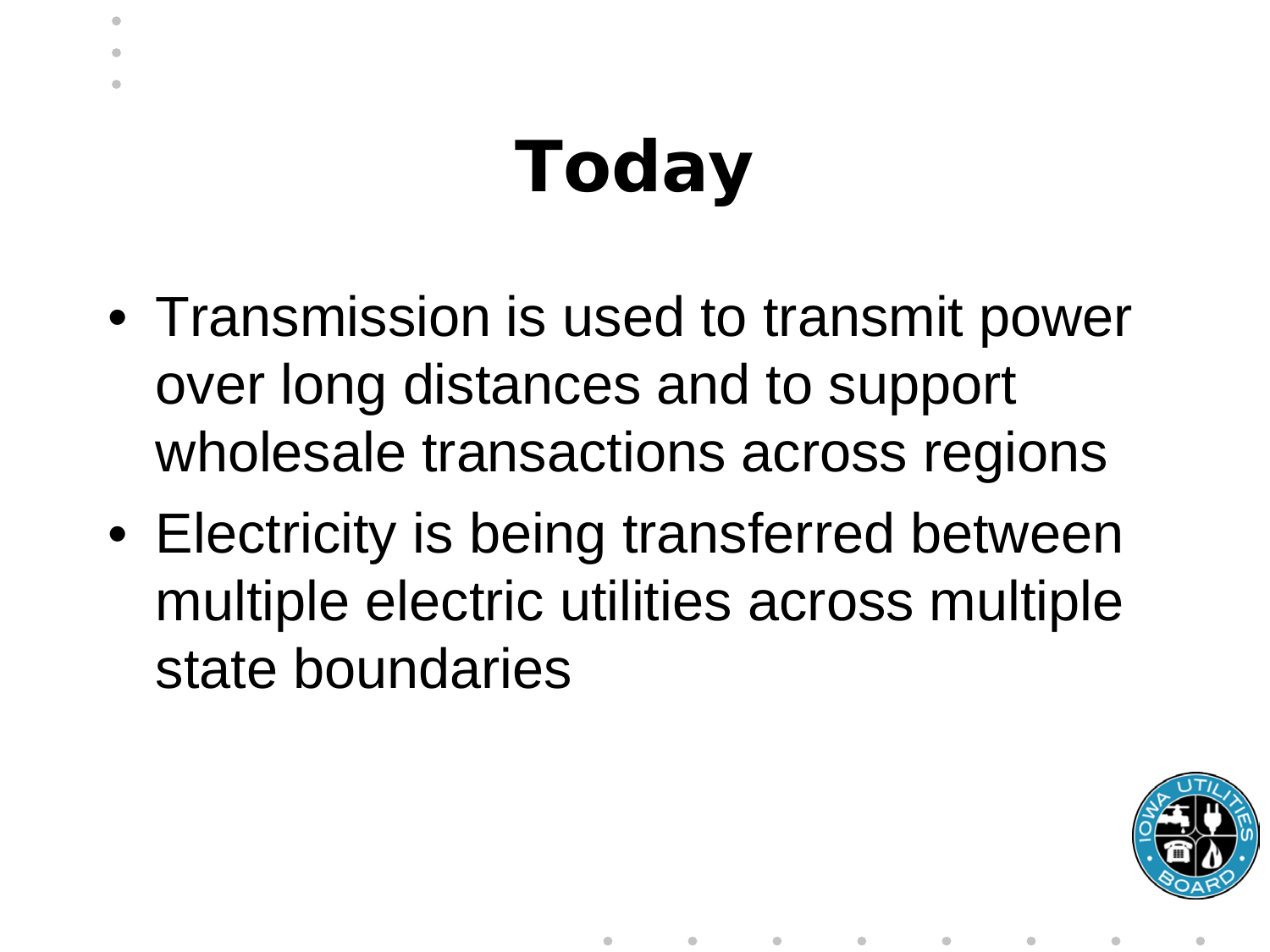### **Transmission Regulation**

#### **Federal Energy Regulatory Commission (FERC)**

- Interstate activities (crossing state lines)
- Wholesale rates (sales and purchases between utilities)

#### **States (IUB)**

- Intrastate activities
- Approves construction and siting of generation and transmission lines

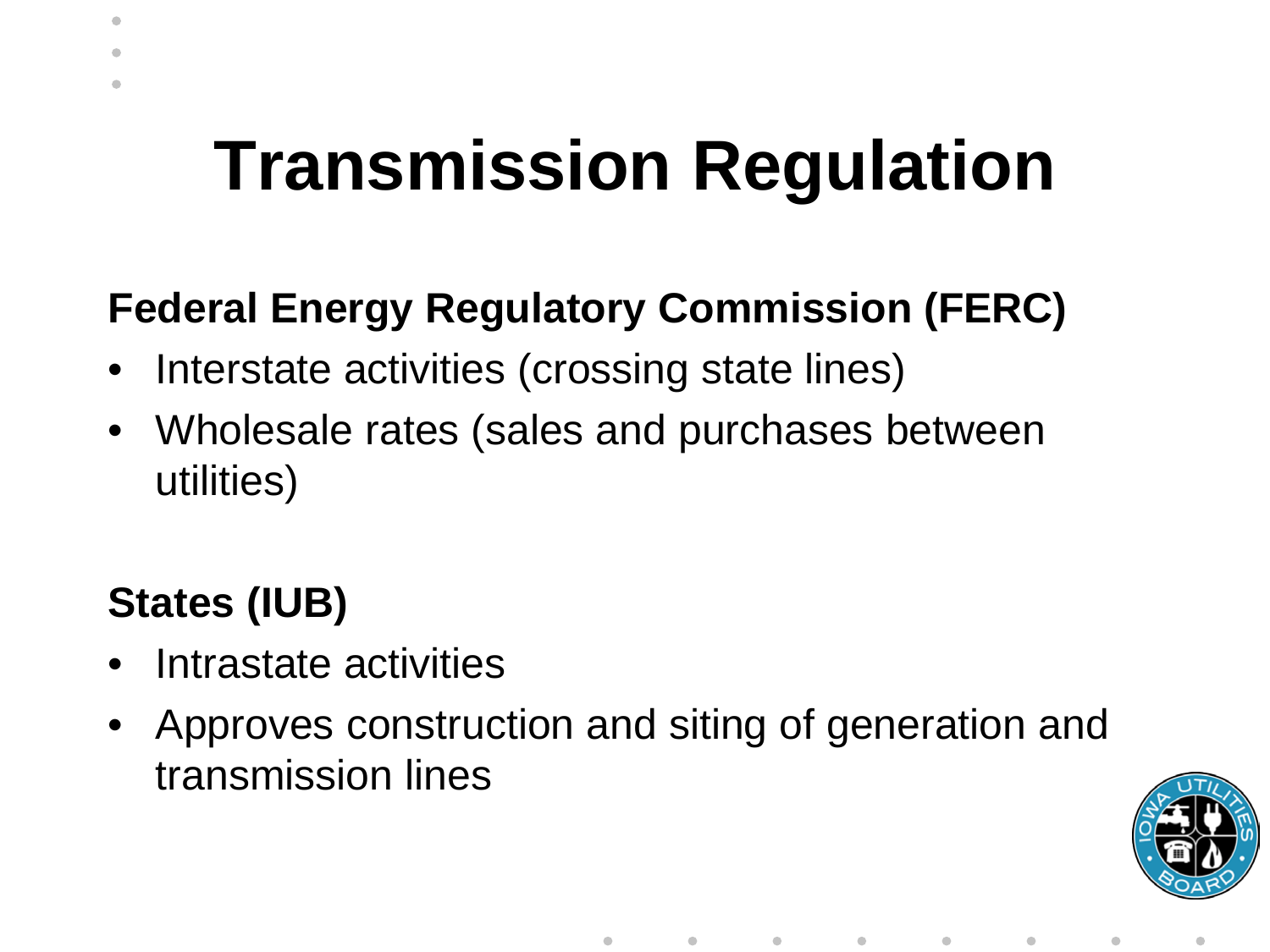### **Federal Action Changed That**

- Energy Policy Act of 1992 (EPACT) law permitted generator owners to sell wholesale power to noncontiguous utilities
- To implement EPACT, FERC orders 888 and 889 opened access to transmission for all wholesale buyers and sellers of generation
- FERC orders created Regional Transmission Organizations (RTOs) and Independent System Operators (ISOs)

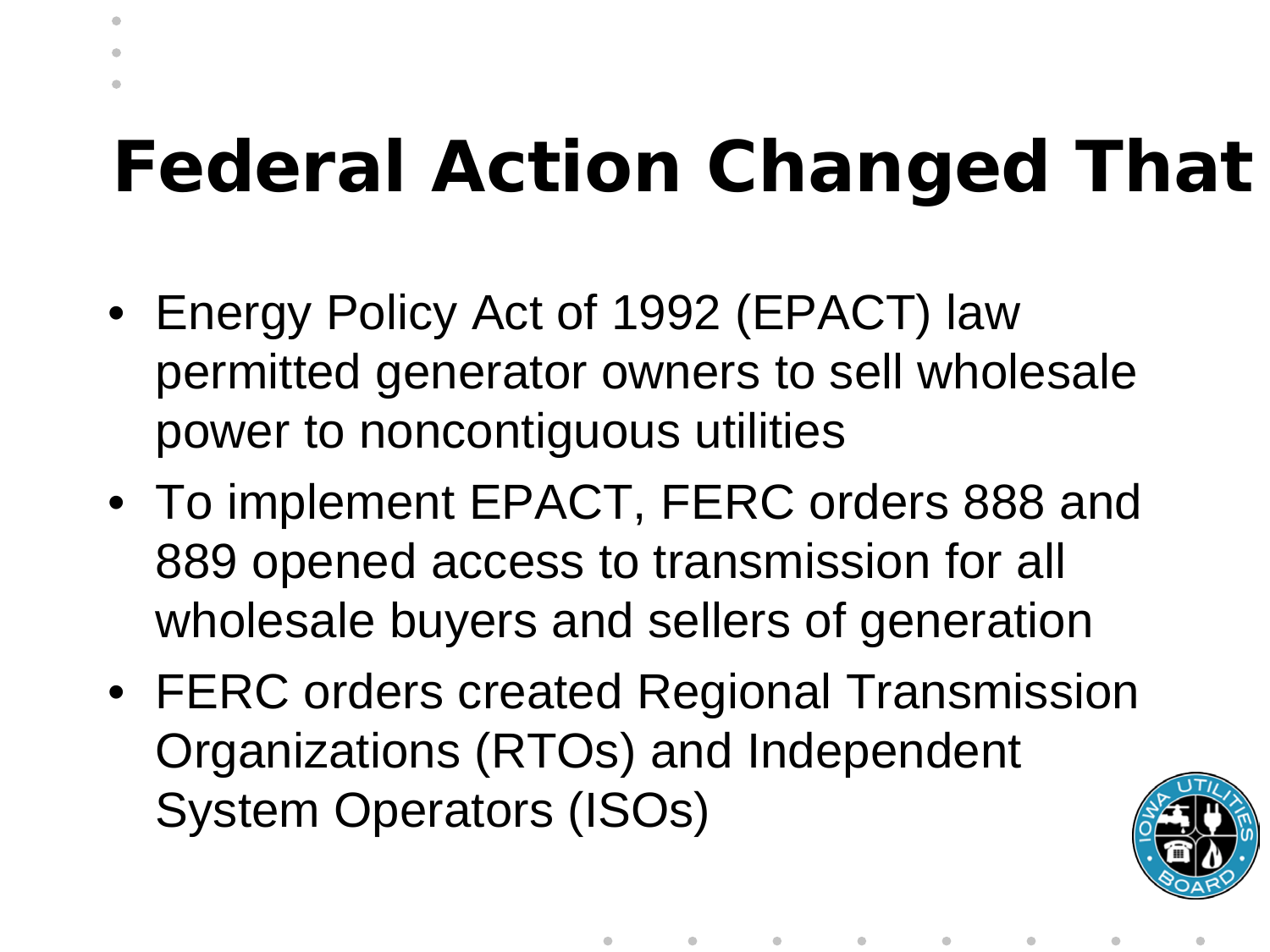#### **Transmission Planning Requires Teamwork**

Iowa utilities must work with other entities

- Midwest Independent System Operator (MISO)
- Midwest Reliability Organization (MRO)
- FERC Order 890 sets forth nine planning principles (e.g., coordination, openness, and regional cooperation)
- Organization of MISO States
- IUB

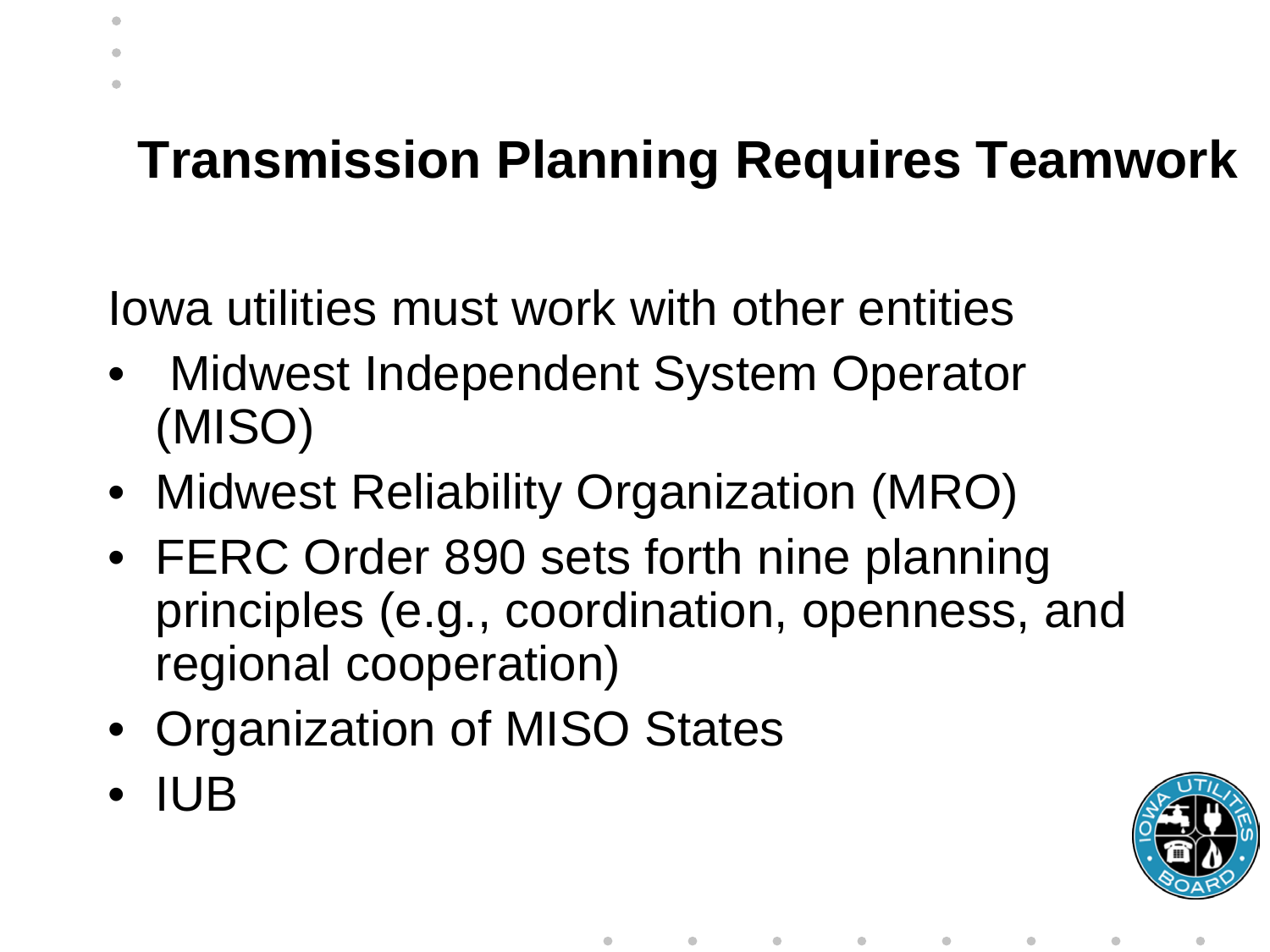### **FERC Approved RTOs/ISOs**

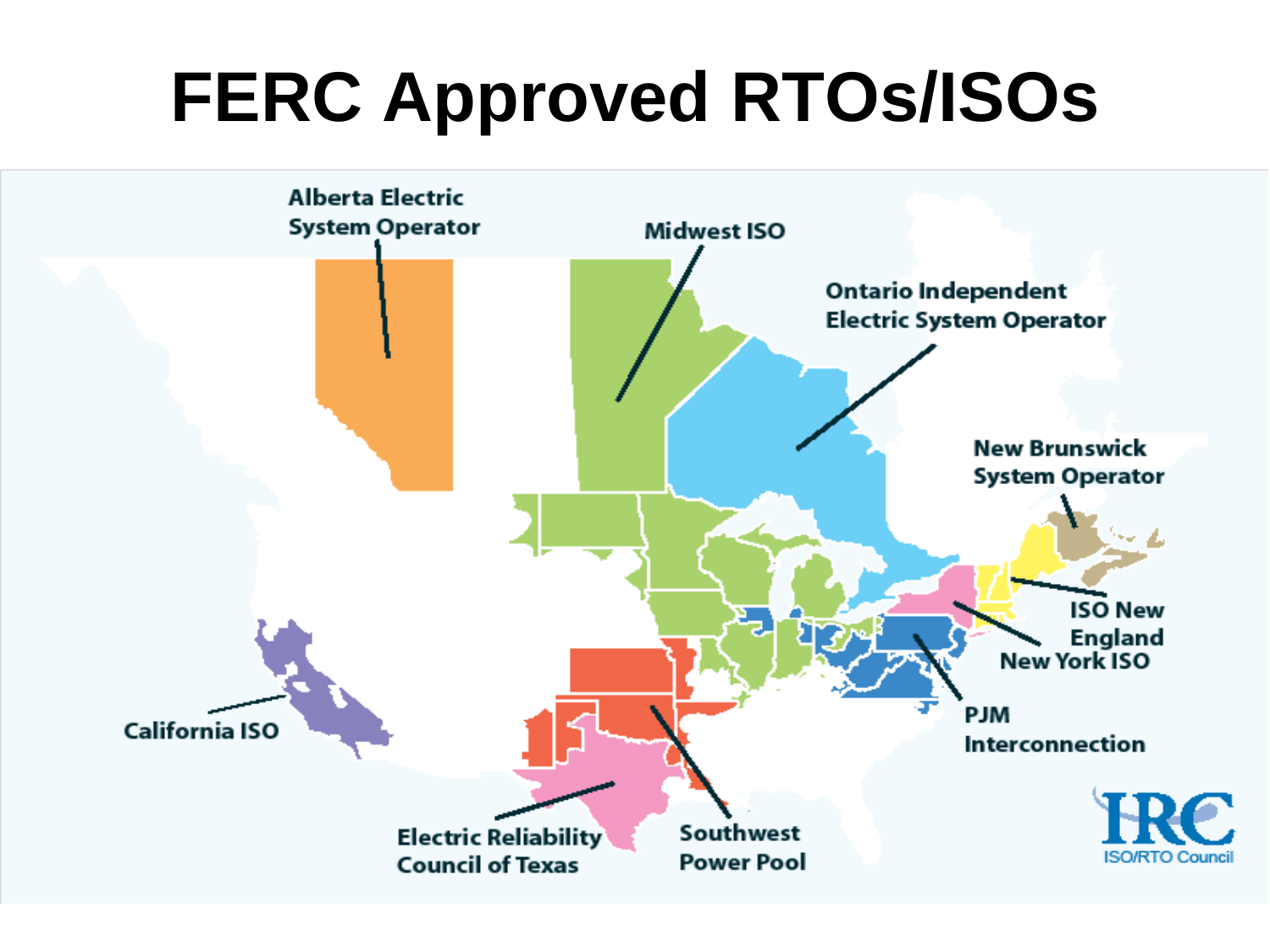#### **Transmission Planning**

Planning process is complex, requires time, and three types of studies

- feasibility study (long-term)
- mid-term study that looks at specific area needs
- site specific studies that identify needed system improvements

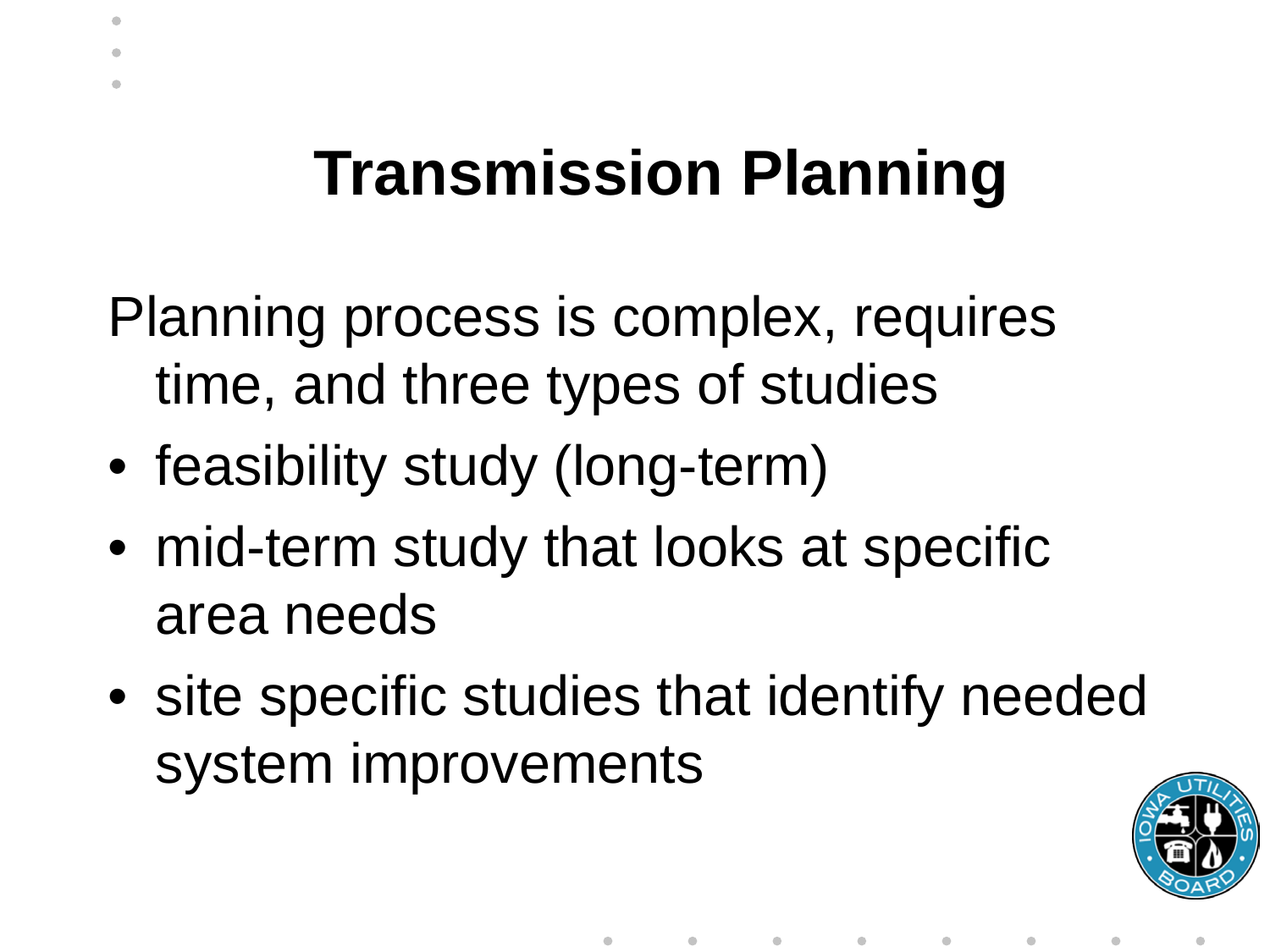#### **Cost Allocation**

- Building transmission is expensive
- Utilities often find transmission investment for economic development projects competes with other investments such as distribution, generation, and projects to maintain reliability
- Generators wanting to interconnect to a system that already needs some upgrades, ask who should pay for what upgrades?

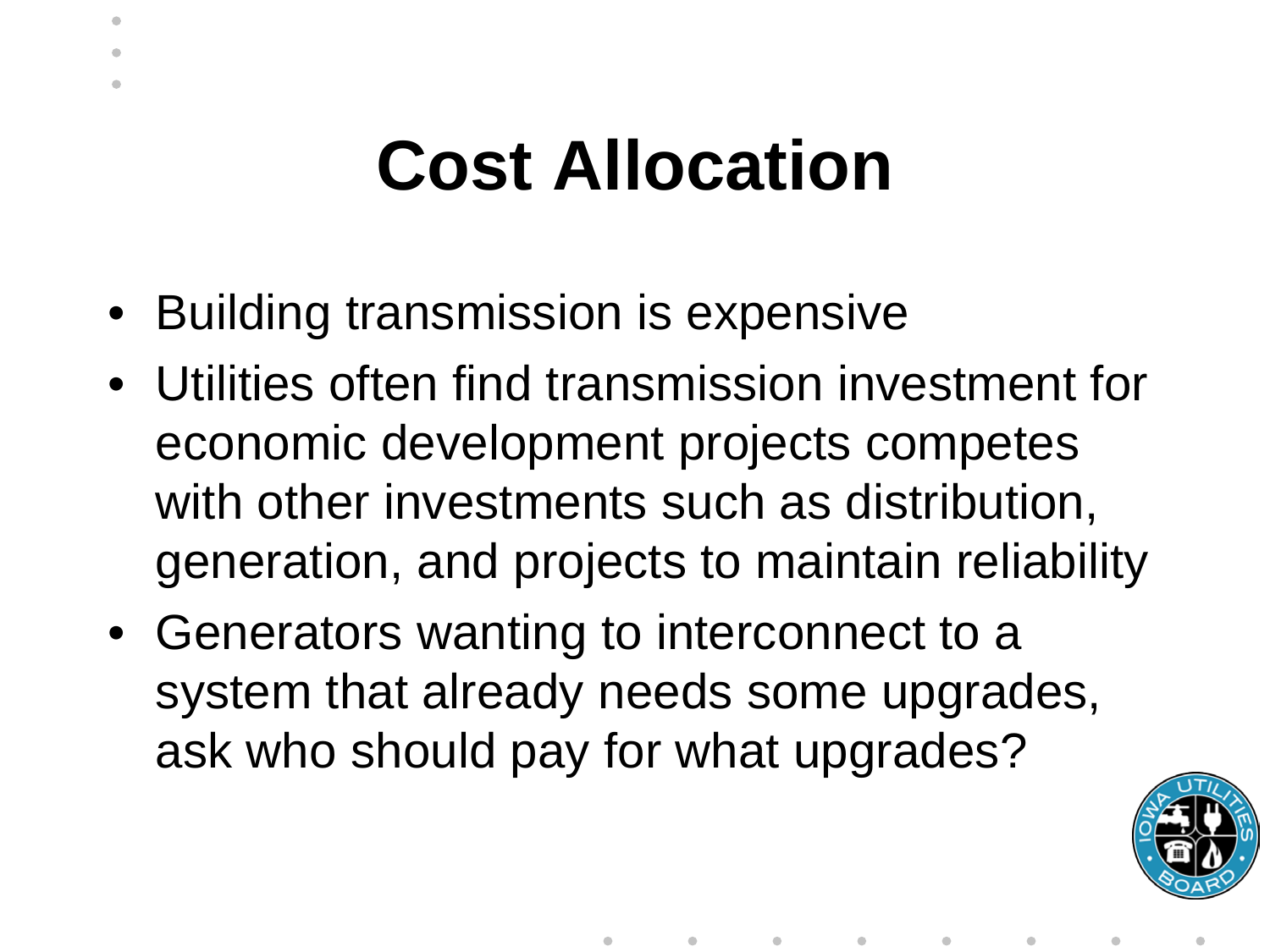#### **FERC has spoken………..**

- FERC states, if existing system needs upgrades, interconnecting generator must initially pay for it -- transmission owner then must refund-over 20 years
- If system upgrades are required for lower voltages, generator pays for it all without refund
- A related question is, once the system is upgraded, should any new customers pay for the use of newly available capacity?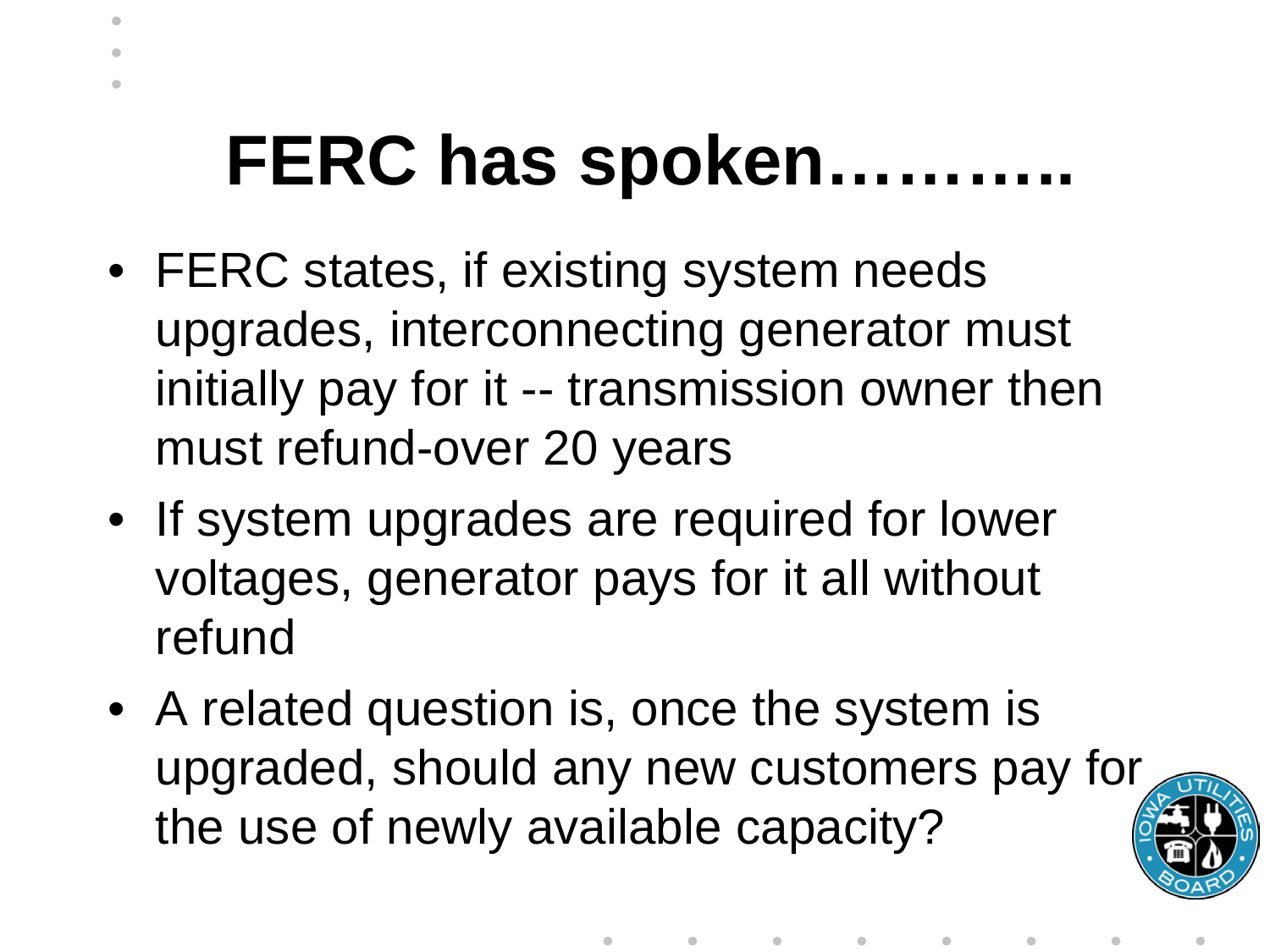### **Iowa's Transmission Siting Law**

- Iowa has had electric line siting authority since 1913
- IUB issues an electric franchise for lines rated at 69 kV and above, formerly franchise was required for any size line
- Iowa law emphasizes landowner opportunity to be aware and participate in the franchise process
- Process requires a showing of need and reasonable relationship with other transmission interests
- Sets routing standards to minimize interference with land use
- 25 to 60 new "franchises" are issued in a year
- Typical case decided within 6 months, contested or appealed cases may take longer

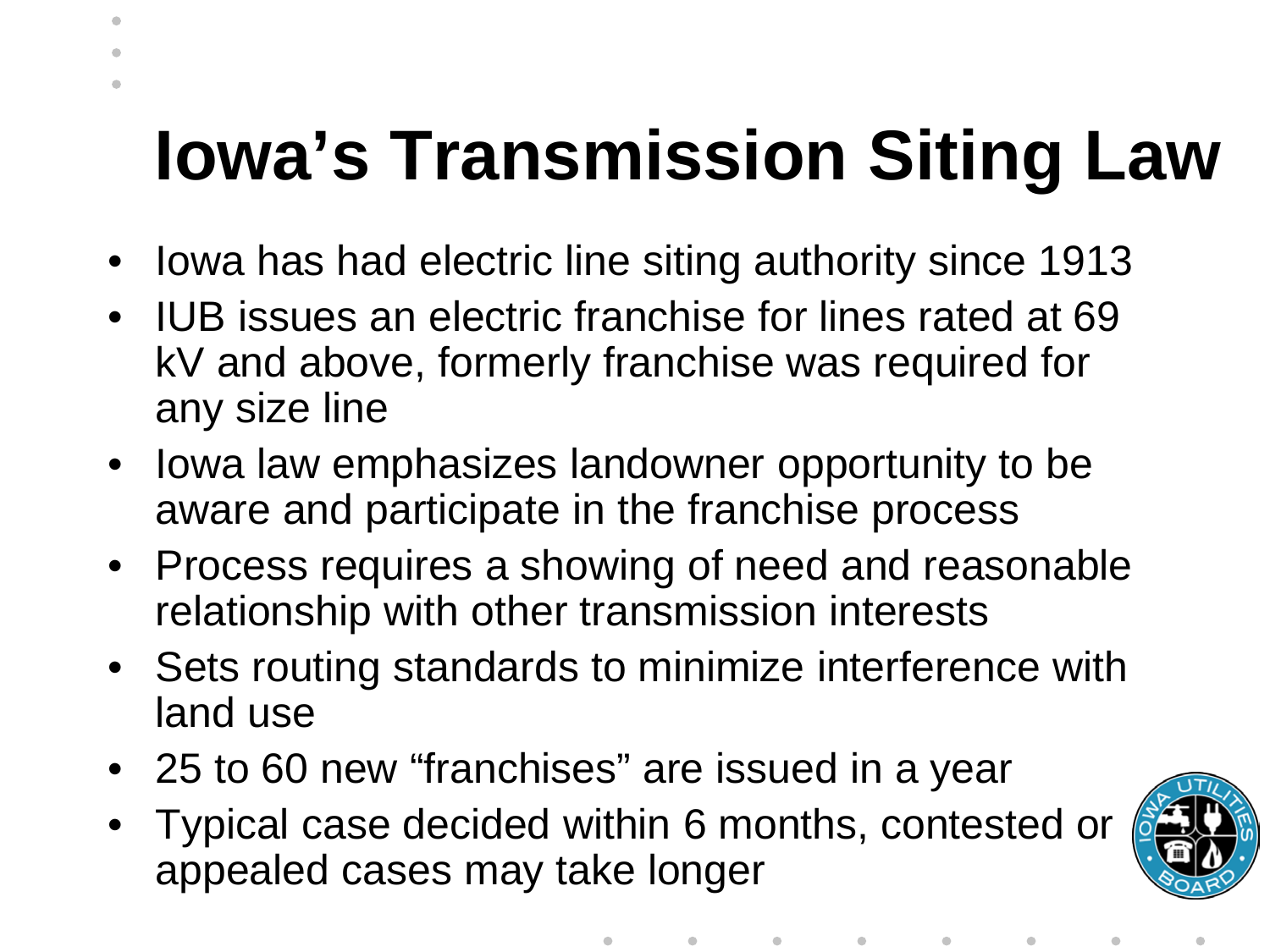## **Federal Siting Law**

- US DOE can declare "national interest electric transmission corridors" (NIETCs)
- State has one year to rule on transmission line franchise cases in NIETCs
- If state does not act or denies, FERC can license electric transmission line construction
- Could be done over state objection
- No NIETCs are designated in Iowa at present
- NIETC designations in NE and SW US have been appealed to courts

 $\bullet$